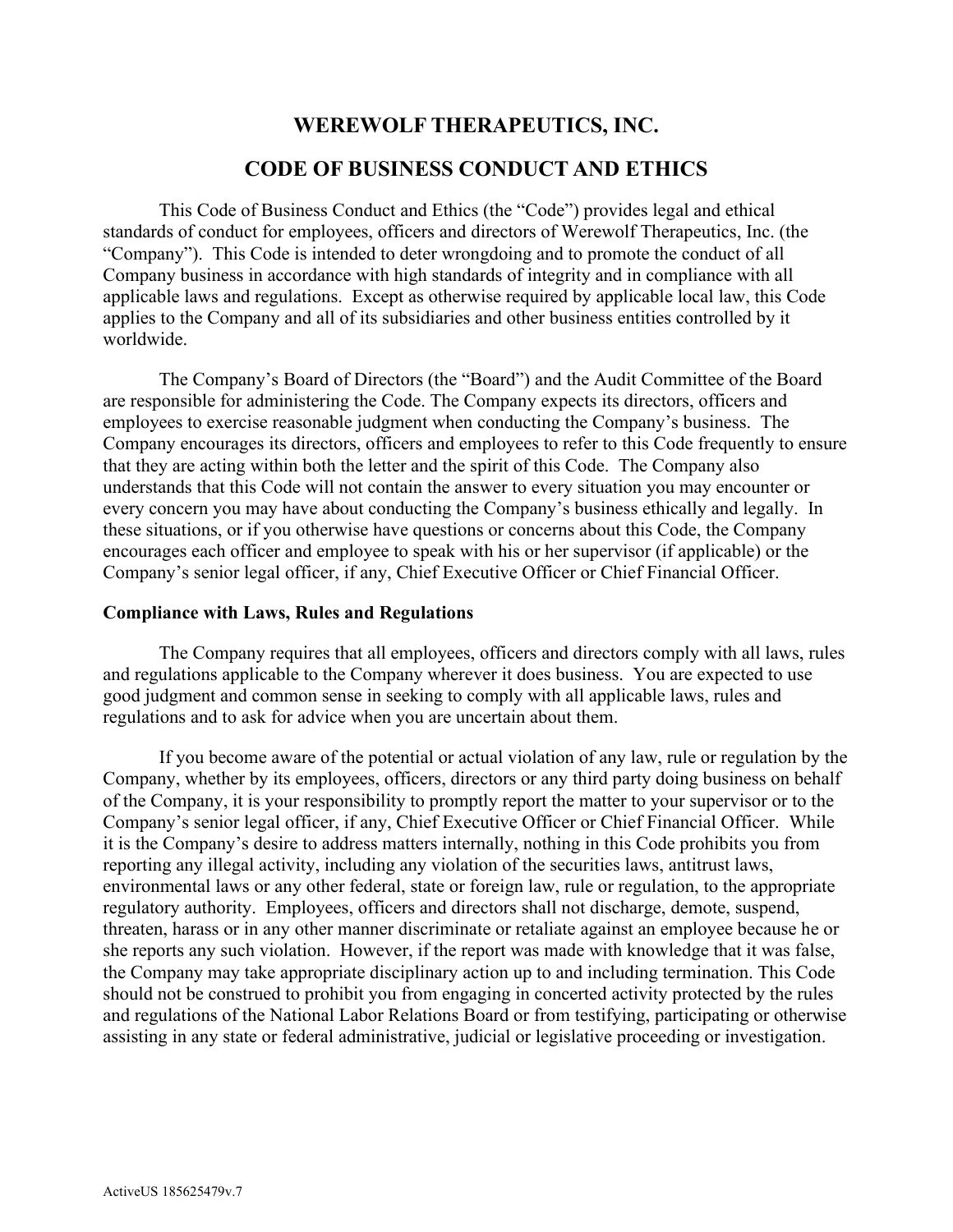# **Compliance with Company Policies**

Every employee, officer and director is expected to comply with all Company policies and rules as in effect from time to time. You are expected to familiarize yourself with such policies.

# **Conflicts of Interest**

Employees, officers and directors must refrain from engaging in any activity or having a personal interest that presents a "conflict of interest" and should seek to avoid even the appearance of a conflict of interest. A conflict of interest occurs when your personal interest interferes with the business interests of the Company. A conflict of interest can arise whenever you, as an employee, officer or director, take action or have an interest that prevents you from performing your Company duties and responsibilities honestly, objectively and effectively.

Employees and Officers. Employees and officers must not:

- perform services as a consultant, employee, officer, director, advisor or in any other capacity, or permit any close relative to perform services as an officer or director, for a significant customer, significant supplier or direct competitor of the Company, other than at the request of the Company;
- have, or permit any close relative to have, a financial interest in a significant supplier or significant customer of the Company, other than an investment representing less than one percent (1%) of the outstanding shares of a publicly-held company or less than five percent (5%) of the outstanding shares of a privately-held company;
- have, or permit any close relative to have, a financial interest in a direct competitor of the Company, other than an investment representing less than one percent (1%) of the outstanding shares of a publicly-held company;
- supervise, review or influence the job evaluation or compensation of a member of his or her immediate family employed or to be employed by the Company; or
- engage in any other activity or have any other interest that the Board determines to constitute a conflict of interest.

Directors. Directors must not:

- perform services as a consultant, employee, officer, director, advisor or in any other capacity, or permit any close relative to perform services as an officer or director, for a direct competitor of the Company;
- have, or permit any close relative to have, a financial interest in a direct competitor of the Company, other than an investment representing less than one percent (1%) of the outstanding shares of a publicly-held company;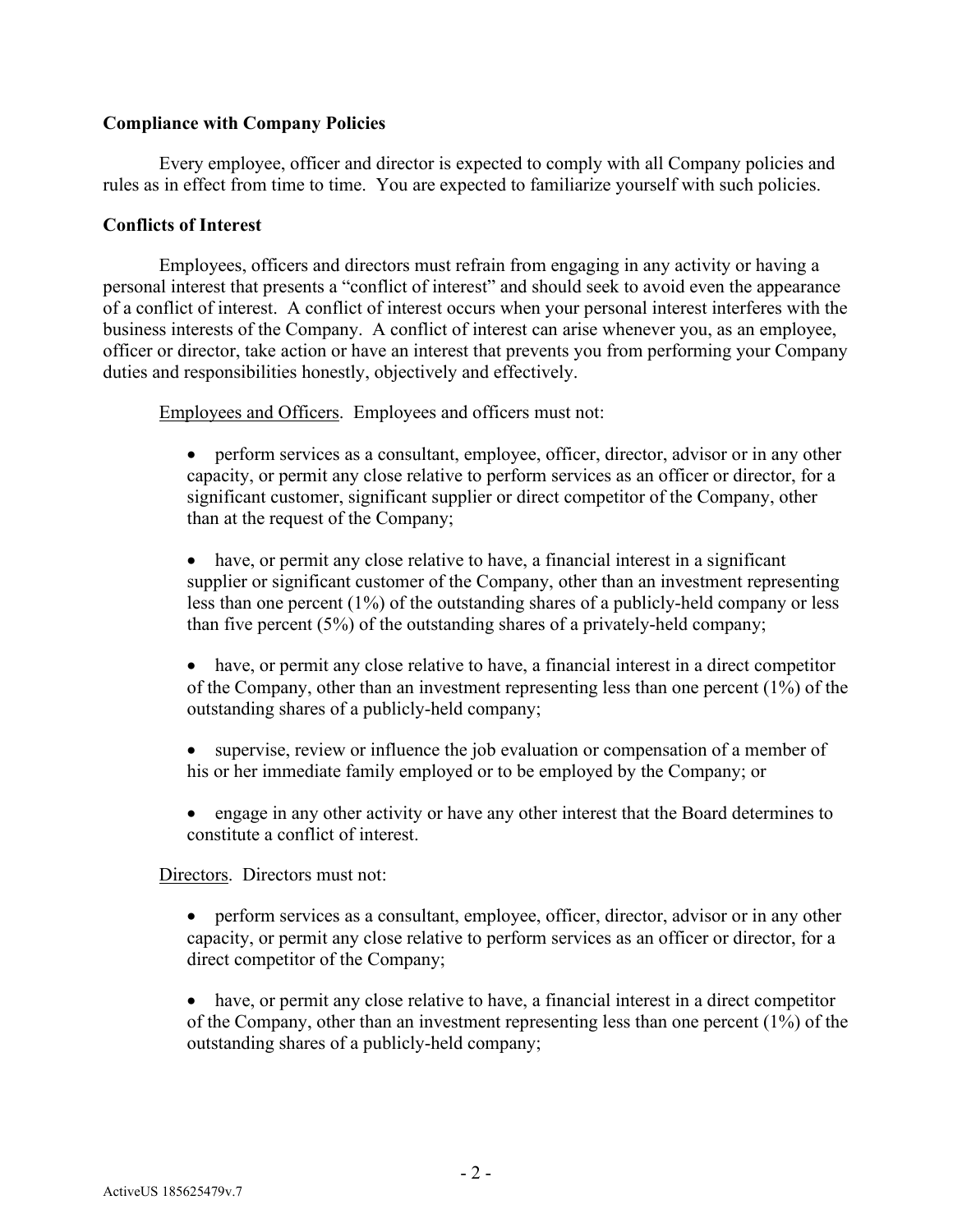use his or her position with the Company to influence any decision of the Company relating to a contract or transaction with a supplier or customer of the Company if the director or a close relative of the director:

- performs services as a consultant, employee, officer, director, advisor or in any other capacity for such supplier or customer; or
- has a financial interest in such supplier or customer, other than an investment representing less than one percent  $(1\%)$  of the outstanding shares of a publicly-held company.
- supervise, review or influence the job evaluation or compensation of a member of his or her immediate family; or
- engage in any other activity or have any other interest that the Board determines to constitute a conflict of interest.

A "close relative" means a spouse, dependent child or any other person living in the same home with the employee, officer or director. "Immediate family" means a close relative and a parent, sibling, child, mother- or father-in-law, son- or daughter-in-law or brother- or sister-in-law. A "significant customer" is a customer that has made during the Company's last full fiscal year, or proposes to make during the Company's current fiscal year, payments to the Company for property or services in excess of five percent (5%) of (i) the Company's consolidated gross revenues for its last full fiscal year or (ii) the customer's consolidated gross revenues for its last full fiscal year. A "significant supplier" is a supplier to which the Company has made during the Company's last full fiscal year, or proposes to make during the Company's current fiscal year, payments for property or services in excess of five percent (5%) of (i) the Company's consolidated gross revenues for its last full fiscal year or (ii) the customer's consolidated gross revenues for its last full fiscal year.

It is your responsibility to disclose any transaction or relationship that reasonably could be expected to give rise to a conflict of interest to the Company's senior legal officer, if any, Chief Executive Officer or Chief Financial Officer, or, if you are an executive officer or director, to the Board, who shall be responsible for determining whether such transaction or relationship constitutes a conflict of interest.

#### **Insider Trading**

Employees, officers and directors who have material non-public information about the Company or other companies, including our suppliers, partners, collaborators and customers, as a result of their relationship with the Company are prohibited by law and Company policy from trading in securities of the Company or such other companies, as well as from communicating such information to others who might trade on the basis of that information. To help ensure that you do not engage in prohibited insider trading and avoid even the appearance of an improper transaction, the Company has adopted an Insider Trading Policy, which is available in the "Employee Policies" folder of the Company's internal fileserver or website or upon request from the Company's senior legal officer, if any, Chief Executive Officer, Chief Financial Officer or Chief Operating Officer.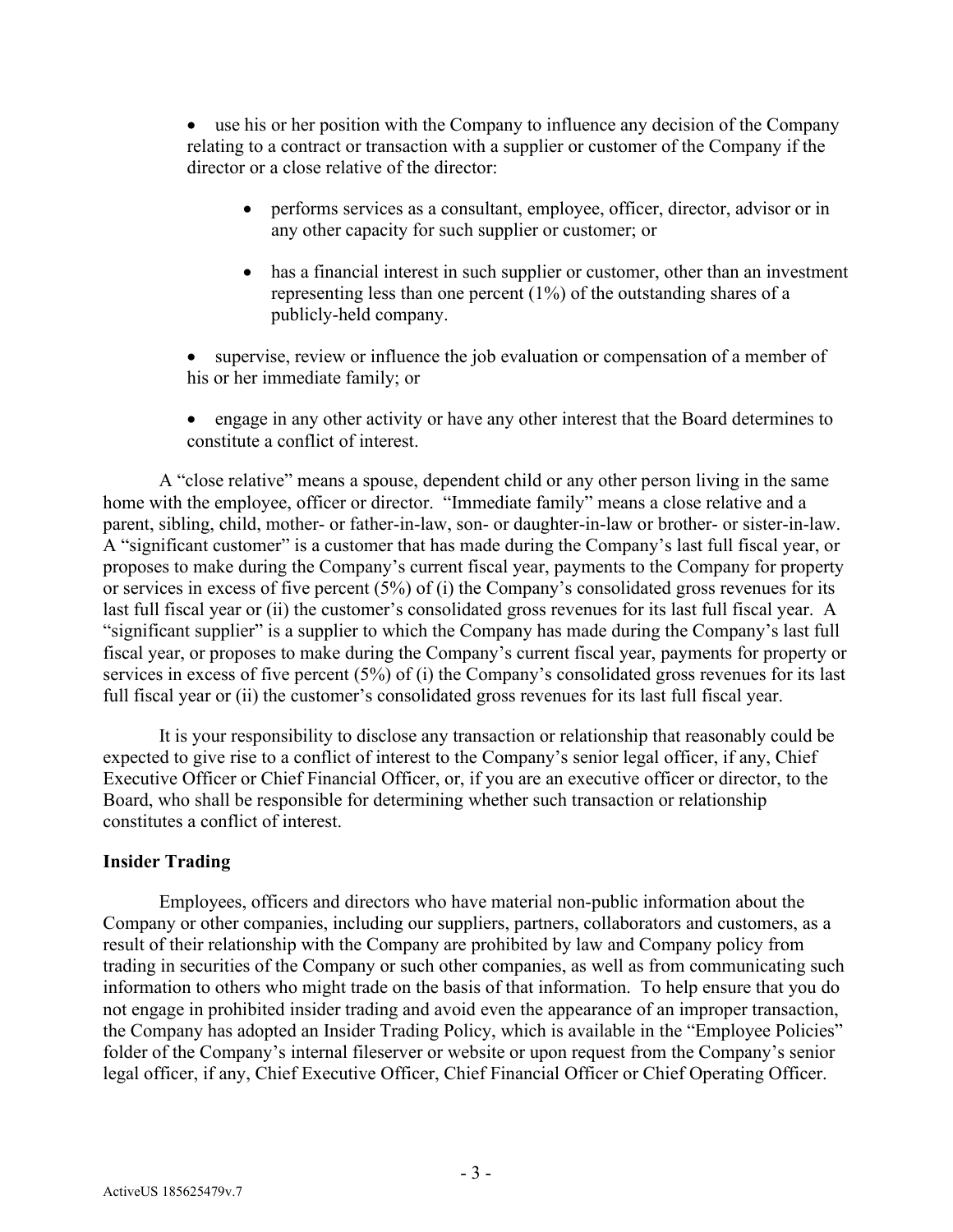If you are uncertain about the constraints on your purchase or sale of any Company securities or the securities of any other company that you are familiar with by virtue of your relationship with the Company, you should consult with the Company's senior legal officer, if any, Chief Executive Officer or Chief Financial Officer before making any such purchase or sale.

# **Confidentiality**

All information and know-how, whether or not in writing, of a private, secret or confidential nature concerning the Company's business or financial affairs (collectively, "Proprietary Information") is and shall be the exclusive property of the Company. By way of illustration, but not limitation, Proprietary Information may include (i) corporate information, including plans, strategies, methods, policies, resolutions, negotiations, negotiation strategies and litigation; (ii) marketing information, including strategies, plans, methods, customer or business partner identities or other information about customers, business partners, prospect identities or other information about prospects, market analyses and projections; (iii) financial information, including cost and performance data, debt arrangements, equity structure, investors and holdings, pricing methods, profits, purchasing and sales data and price lists; (iv) personnel data obtained pursuant to your duties and responsibilities as an employee, officer or director of the Company (or otherwise by virtue of your relationship with the Company); and (v) operational, scientific and technological information, including plans, specifications, manuals, forms, templates, software, pre-clinical and clinical testing data, and strategies, research and development strategies, designs, methods, procedures, formulae, data, reports, discoveries, inventions, improvements, concepts, ideas, products, product improvements, product enhancements, processes, techniques, formulas, compositions, compounds, know-how and trade secrets.

Employees, officers and directors must maintain the confidentiality of Proprietary Information, including any confidential information of third parties (e.g., our suppliers, customers, partners and collaborators) entrusted to them by the Company, except when disclosure is authorized by a supervisor or legally permitted in connection with reporting illegal activity to the appropriate regulatory authority. Unauthorized disclosure of any Proprietary Information or such third party confidential information is prohibited. Additionally, employees should take appropriate precautions to ensure that confidential or sensitive business information, whether it is proprietary to the Company or another company, is not communicated within the Company except to employees who have a need to know such information to perform their responsibilities for the Company.

Third parties may ask you for information concerning the Company. Subject to the exceptions noted in the preceding paragraph, employees, officers and directors (other than the Company's authorized spokespersons) must not discuss Proprietary Information with, or disseminate Proprietary Information to, anyone outside the Company, except as required in the performance of their Company duties and, if appropriate, after a confidentiality agreement is in place. This prohibition applies particularly to inquiries concerning the Company from the media, market professionals (such as securities analysts, institutional investors, investment advisers, brokers and dealers) and security holders. All responses to inquiries on behalf of the Company must be made only by the Company's authorized spokespersons. If you receive any inquiries of this nature, you must decline to comment and refer the inquirer to your supervisor or one of the Company's authorized spokespersons. The Company's policies with respect to public disclosure of internal matters are described more fully in the Company's Disclosure Policy, which is available in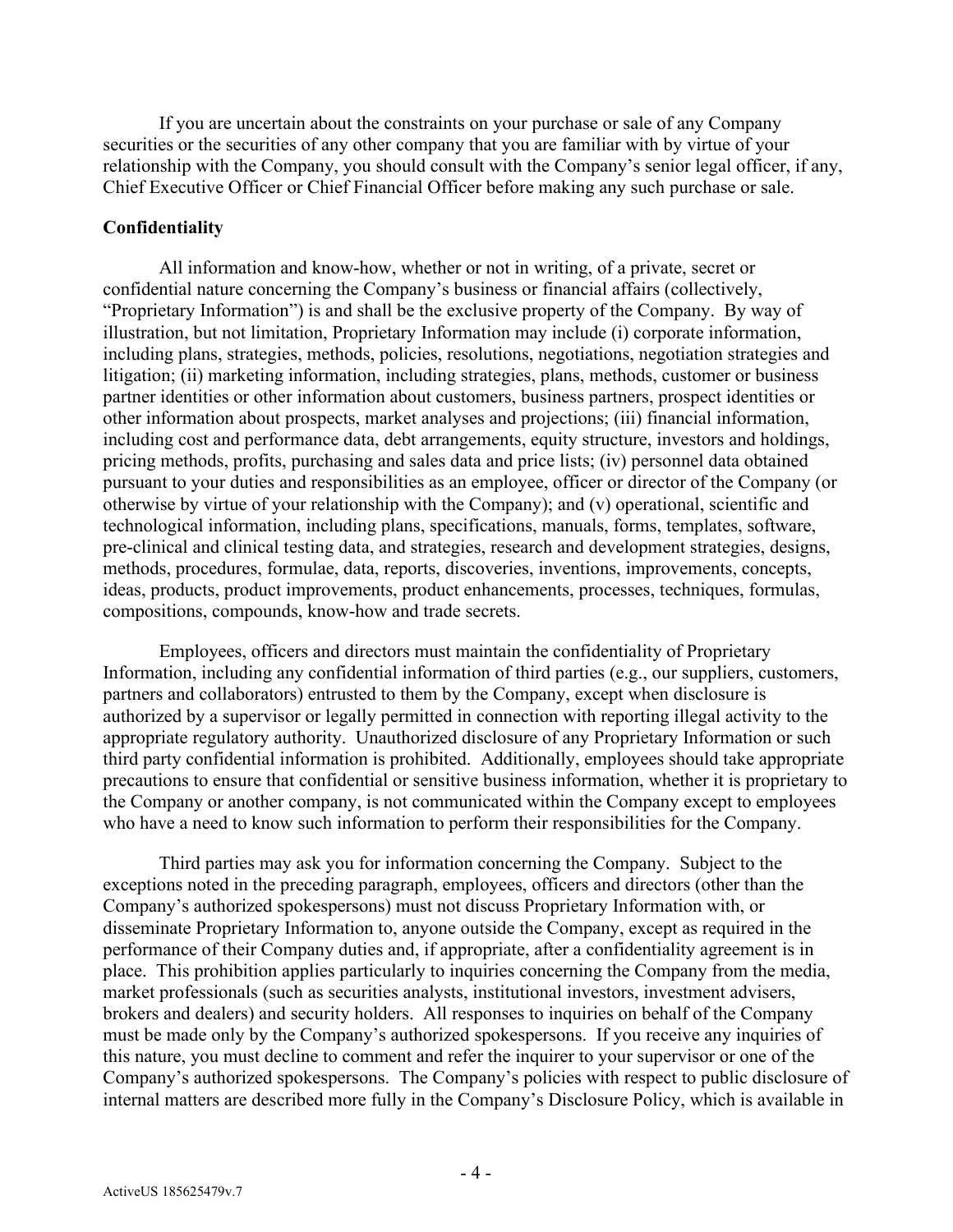the "Employee Policies" folder of the Company's internal fileserver or website or upon request from the Company's senior legal officer, if any, Chief Executive Officer, Chief Financial Officer or Chief Operating Officer.

You also must abide by any lawful obligations that you have to your former employer. These obligations may include restrictions on the use and disclosure of proprietary information of your former employer, restrictions on the solicitation of former colleagues to work at the Company and non-competition obligations.

#### **Honest and Ethical Conduct and Fair Dealing**

Employees, officers and directors should endeavor to deal honestly, ethically and fairly with the Company's suppliers, customers, competitors and employees. Statements regarding the Company's products and services must not be untrue, misleading, deceptive or fraudulent. You must not take unfair advantage of anyone through manipulation, concealment, abuse of privileged information, misrepresentation of material facts or any other unfair-dealing practice.

# **Protection and Proper Use of Corporate Assets**

Employees, officers and directors should seek to protect the Company's assets, including Proprietary Information. Theft, carelessness and waste have a direct impact on the Company's financial performance. Employees, officers and directors must use the Company's assets, properties, information, facilities and services solely for legitimate business purposes of the Company and not for any personal benefit or the personal benefit of anyone else.

Employees, officers and directors must advance the Company's legitimate interests when the opportunity to do so arises. You must not take for yourself personal opportunities that are discovered through your position with the Company or the use of assets, properties, information, facilities or services of the Company.

# **Gifts and Gratuities**

The use of Company funds or assets for gifts, gratuities or other favors to government officials is prohibited, except to the extent such gifts, gratuities or other favors are in compliance with applicable law and the Company's Global Anti-Corruption Policy, insignificant in amount and not given in consideration or expectation of any action by the recipient. The use of Company funds or assets for gifts to any customer, supplier, key opinion leader, healthcare provider providing services to or otherwise engaged with the Company, or other person doing or seeking to do business with the Company is prohibited, except to the extent such gifts are in compliance with the policies of both the Company (including the Company's Global Anti-Corruption Policy) and the recipient and are in compliance with applicable law.

Employees, officers and directors must not accept, or permit any member of his or her immediate family to accept, any gifts, gratuities or other favors from any customer, supplier or other person doing or seeking to do business with the Company, other than items of insignificant value. Any gifts that are not of insignificant value should be returned immediately and reported to your supervisor. If immediate return is not practical, they should be given to the Company for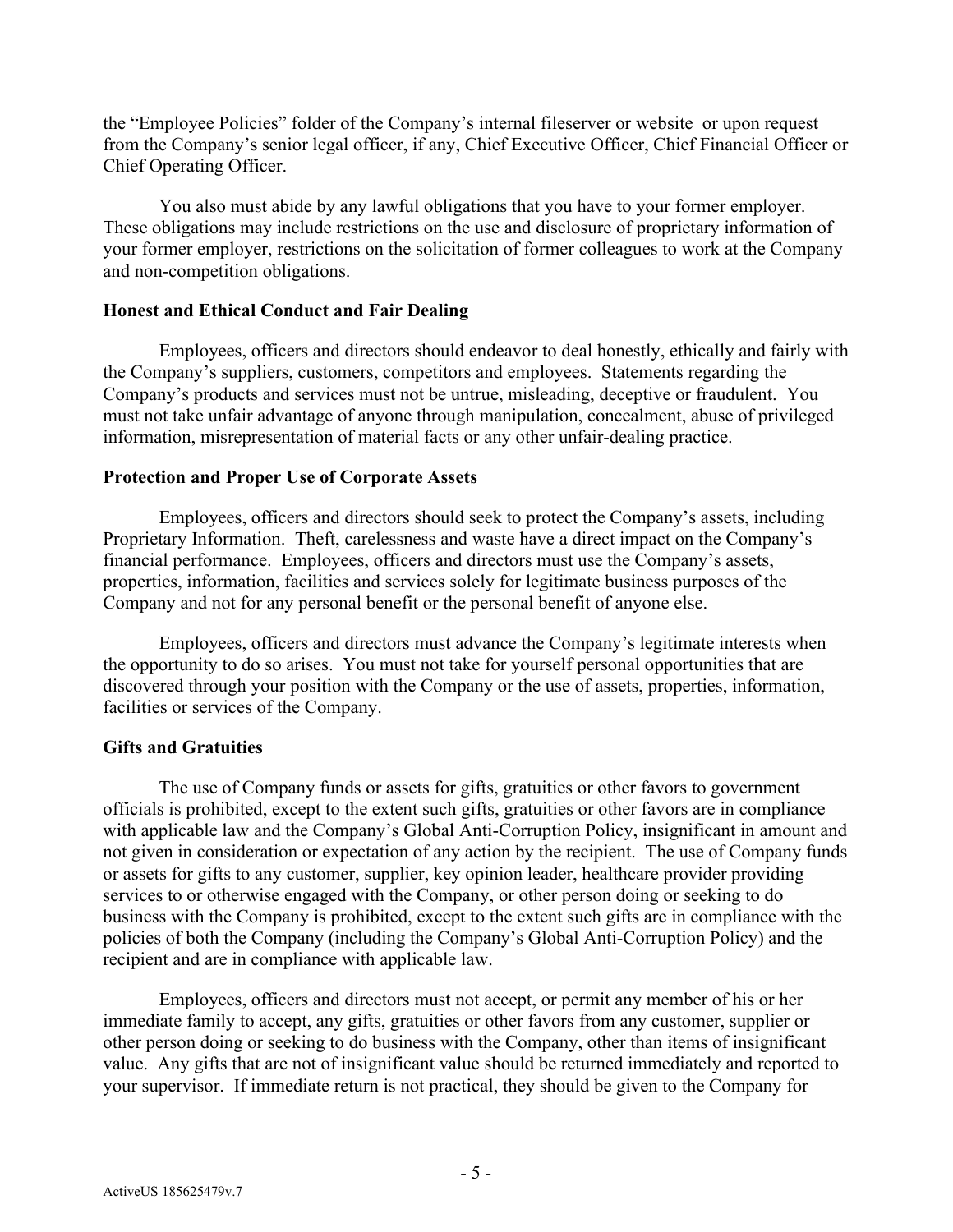charitable disposition or such other disposition as the Company, in its sole discretion, believes appropriate.

Common sense and moderation should prevail in business entertainment engaged in on behalf of the Company. Employees, officers and directors should provide, or accept, business entertainment to or from anyone doing business with the Company only if the entertainment is infrequent, modest, intended to serve legitimate business goals and in compliance with applicable law.

Bribes and kickbacks are criminal acts, strictly prohibited by law. You must not offer, give, solicit or receive any form of bribe or kickback anywhere in the world. The Foreign Corrupt Practices Act prohibits giving anything of value, directly or indirectly, to officials of foreign governments or foreign political candidates in order to obtain or retain business.

#### **Accuracy of Books and Records and Public Reports**

Employees, officers and directors must honestly and accurately report all business transactions. You are responsible for the accuracy of your records and reports. Accurate information is essential to the Company's ability to meet legal and regulatory obligations.

All Company books, records and accounts shall be maintained in accordance with all applicable regulations and standards and accurately reflect the true nature of the transactions they record. The financial statements of the Company shall conform to generally accepted accounting rules and the Company's accounting policies. No undisclosed or unrecorded account or fund shall be established for any purpose. No false or misleading entries shall be made in the Company's books or records for any reason, and no disbursement of corporate funds or other corporate property shall be made without adequate supporting documentation.

It is the policy of the Company to provide full, fair, accurate, timely and understandable disclosure in reports and documents filed with, or submitted to, the U.S. Securities and Exchange Commission (the "SEC") and in other public communications.

#### **Concerns Regarding Accounting or Auditing Matters**

Employees with concerns regarding questionable accounting or auditing matters or complaints regarding accounting, internal accounting controls or auditing matters may confidentially, and anonymously if they wish, submit such concerns or complaints in the manner provided below under "Reporting and Compliance Procedures." All such concerns and complaints will be forwarded to the Audit Committee of the Board, unless they are determined to be without merit by the Company's senior legal officer, if any, Chief Executive Officer and Chief Financial Officer. In any event, a record of all complaints and concerns received will be provided to the Audit Committee each fiscal quarter. Any such concerns or complaints may also be communicated, confidentially and, if you desire, anonymously, directly to any member of the Audit Committee of the Board.

The Audit Committee will evaluate the merits of any concerns or complaints received by it and authorize such follow-up actions, if any, as it deems necessary or appropriate to address the substance of the concern or complaint.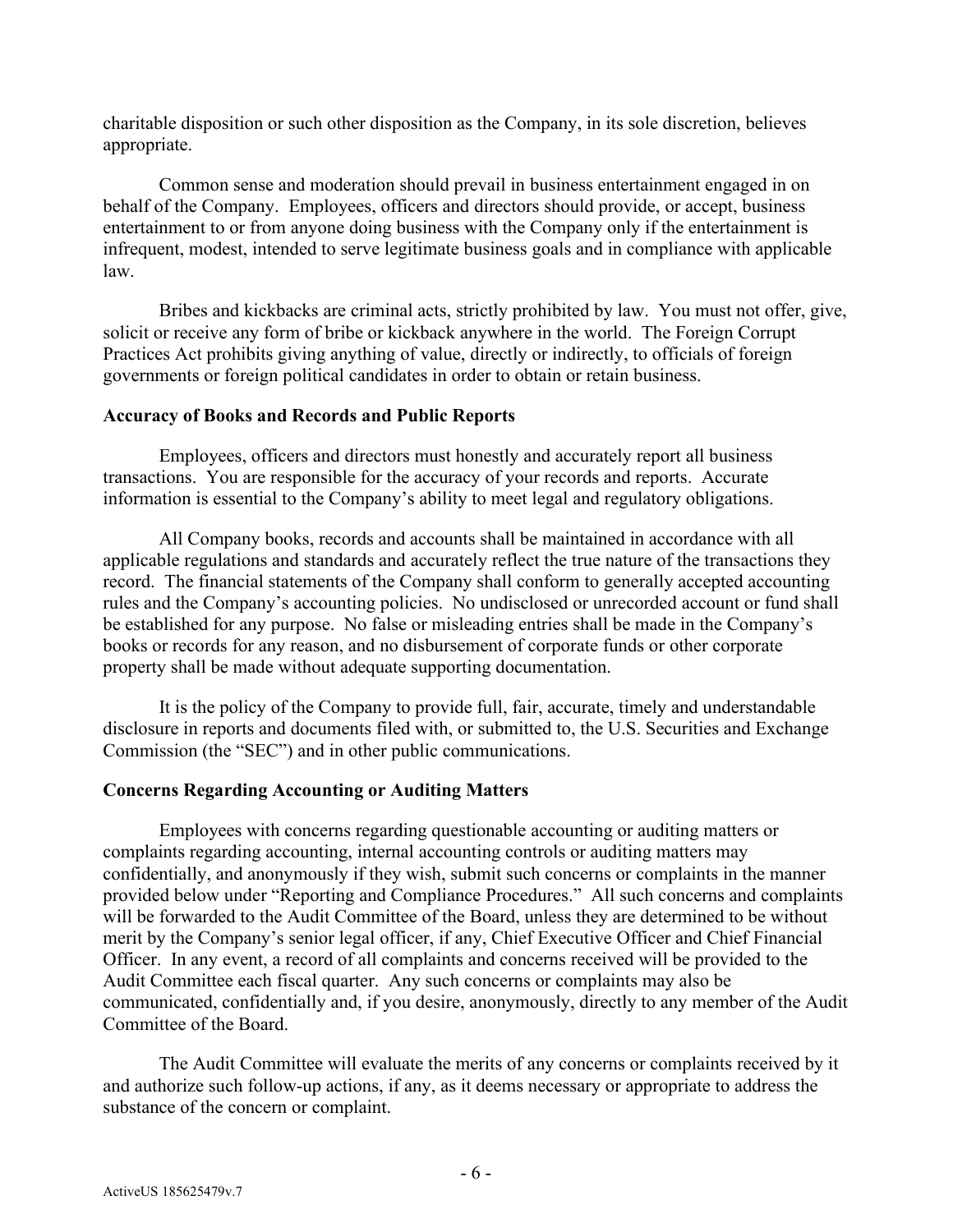The Company will not discipline, discriminate against or retaliate against any employee who reports a complaint or concern, unless it is determined that the report was made with knowledge that it was false.

#### **Dealings with Independent Auditors**

No employee, officer or director shall, directly or indirectly, make or cause to be made a materially false or misleading statement to an accountant in connection with (or omit to state, or cause another person to omit to state, any material fact necessary in order to make statements made, in light of the circumstances under which such statements were made, not misleading to, an accountant in connection with) any audit, review or examination of the Company's financial statements or the preparation or filing of any document or report with the SEC. No employee, officer or director shall, directly or indirectly, take any action to coerce, manipulate, mislead or fraudulently influence any independent public or certified public accountant engaged in the performance of an audit or review of the Company's financial statements.

#### **Waivers of this Code of Business Conduct and Ethics**

While some of the policies contained in this Code must be strictly adhered to and no exceptions can be allowed, in other cases exceptions may be appropriate. Any employee or officer who believes that a waiver of any of these policies is appropriate in his or her case should first contact his or her immediate supervisor. If the supervisor agrees that a waiver is appropriate, the approval of the Chief Executive Officer must be obtained. The senior legal officer, if any, or Chief Financial Officer shall be responsible for maintaining a record of all requests by employees or officers for waivers of any of these policies and the disposition of such requests.

Any executive officer or director who seeks a waiver of any of these policies should contact the chair of the Audit Committee. Any waiver of this Code for executive officers or directors or any change to this Code that applies to executive officers or directors may be made only by the Board and will be disclosed as required by law or stock exchange regulation.

#### **Reporting and Compliance Procedures**

Every employee, officer and director has the responsibility to ask questions, seek guidance, report suspected violations and express concerns regarding compliance with this Code to his or her supervisor or to the Company's senior legal officer, if any (or outside counsel, if none), Chief Executive Officer or Chief Financial Officer, as described below. Any employee, officer or director who knows or believes that any other employee or representative of the Company has engaged or is engaging in Company-related conduct that violates applicable law or this Code should report such information to his or her supervisor or to the Company's senior legal officer, if any (or outside counsel, if none), or Chief Executive Officer or Chief Financial Officer. You may report such conduct openly or anonymously without fear of retaliation. The Company will not discipline, discriminate against or retaliate against any employee who reports such conduct, unless it is determined that the report was made with knowledge that it was false, or who cooperates in any investigation or inquiry regarding such conduct. Any supervisor who receives a report of a violation of this Code must immediately inform the Chief Executive Officer.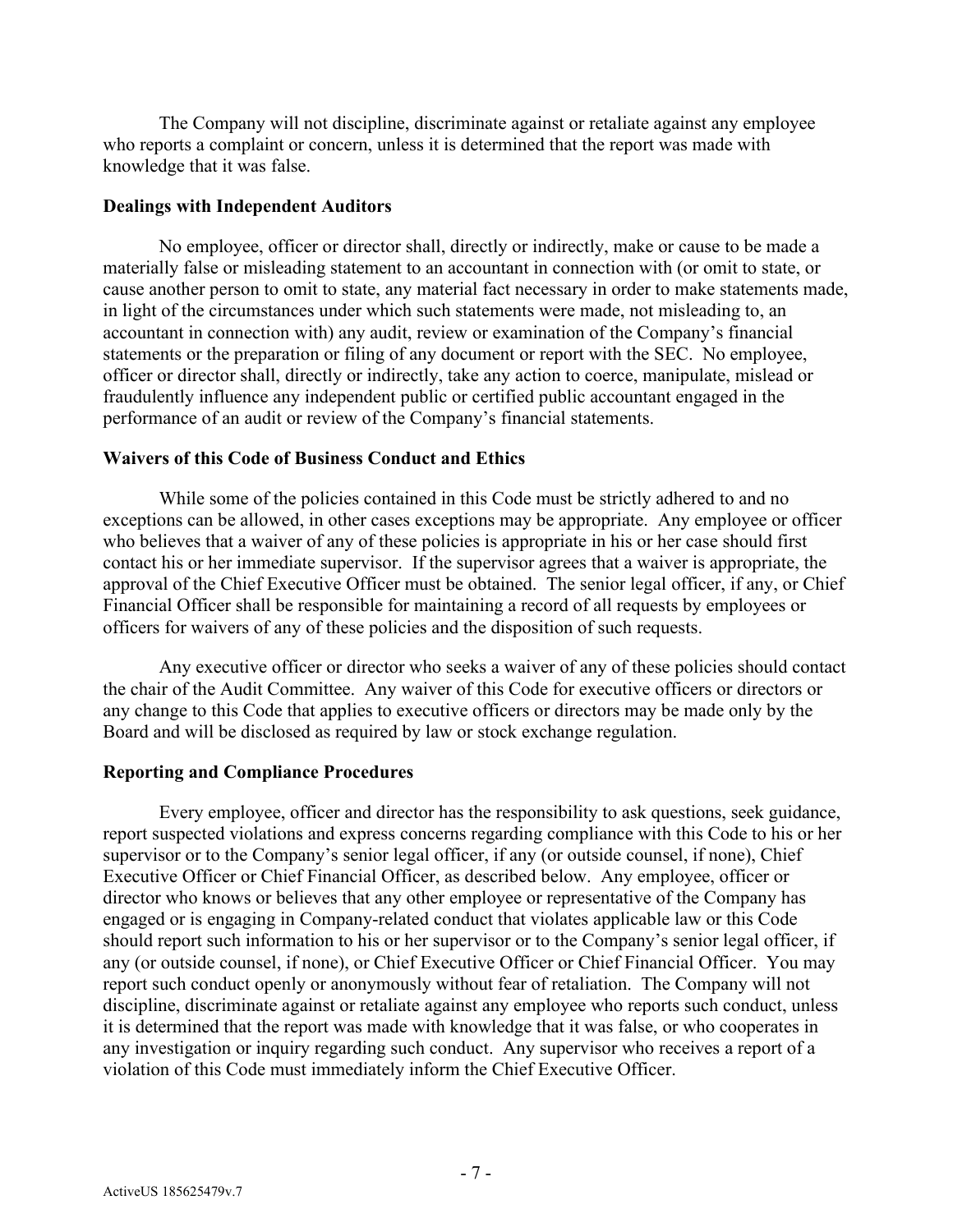You may report violations of this Code, on a confidential or anonymous basis, by contacting the Company's senior legal officer, if any (or outside counsel, if none), Chief Executive Officer or Chief Financial Officer by using the secure web form at https://www.whistleblowerservices.com/HOWL. In addition, the Company has established a tollfree telephone number 833-412-2334 where you can leave a recorded message about any violation or suspected violation of this Code. While we prefer that you identify yourself when reporting violations so that we may follow up with you, as necessary, for additional information, you may leave messages anonymously if you wish.

If the Company's senior legal officer, if any (or outside counsel, if none), Chief Executive Officer or Chief Financial Officer receives information regarding an alleged violation of this Code, he or she shall, as appropriate, (a) evaluate such information, (b) if the alleged violation involves an executive officer or a director, inform the Chief Executive Officer and Board of the alleged violation, (c) determine whether it is necessary to conduct an informal inquiry or a formal investigation and, if so, initiate such inquiry or investigation and (d) report the results of any such inquiry or investigation, together with a recommendation as to disposition of the matter, to the Chief Executive Officer for action, or if the alleged violation involves an executive officer or a director, report the results of any such inquiry or investigation to the Board or a committee thereof. Employees, officers and directors are expected to cooperate fully with any inquiry or investigation by the Company regarding an alleged violation of this Code. Failure to cooperate with any such inquiry or investigation may result in disciplinary action, up to and including discharge.

The Company shall determine whether violations of this Code have occurred and, if so, shall determine the disciplinary measures to be taken against any employee who has violated this Code. In the event that the alleged violation involves an executive officer or a director, the Chief Executive Officer and the Board, respectively, shall determine whether a violation of this Code has occurred and, if so, shall determine the disciplinary measures to be taken against such executive officer or director.

Failure to comply with the standards outlined in this Code will result in disciplinary action including, but not limited to, reprimands, warnings, probation or suspension without pay, demotions, reductions in salary, discharge and restitution. Certain violations of this Code may require the Company to refer the matter to the appropriate governmental or regulatory authorities for investigation or prosecution. Moreover, any supervisor who directs or approves of any conduct in violation of this Code, or who has knowledge of such conduct and does not immediately report it, also will be subject to disciplinary action, up to and including discharge.

#### **Dissemination and Amendment**

This Code shall be distributed to each new employee, officer and director of the Company upon commencement of his or her employment or other relationship with the Company and shall also be distributed annually to each employee, officer and director of the Company, and each employee, officer and director shall certify that he or she has received, read and understood the Code and has complied with its terms.

The Company reserves the right to amend, alter or terminate this Code at any time for any reason. The most current version of this Code is available in the "Employee Policies" folder of the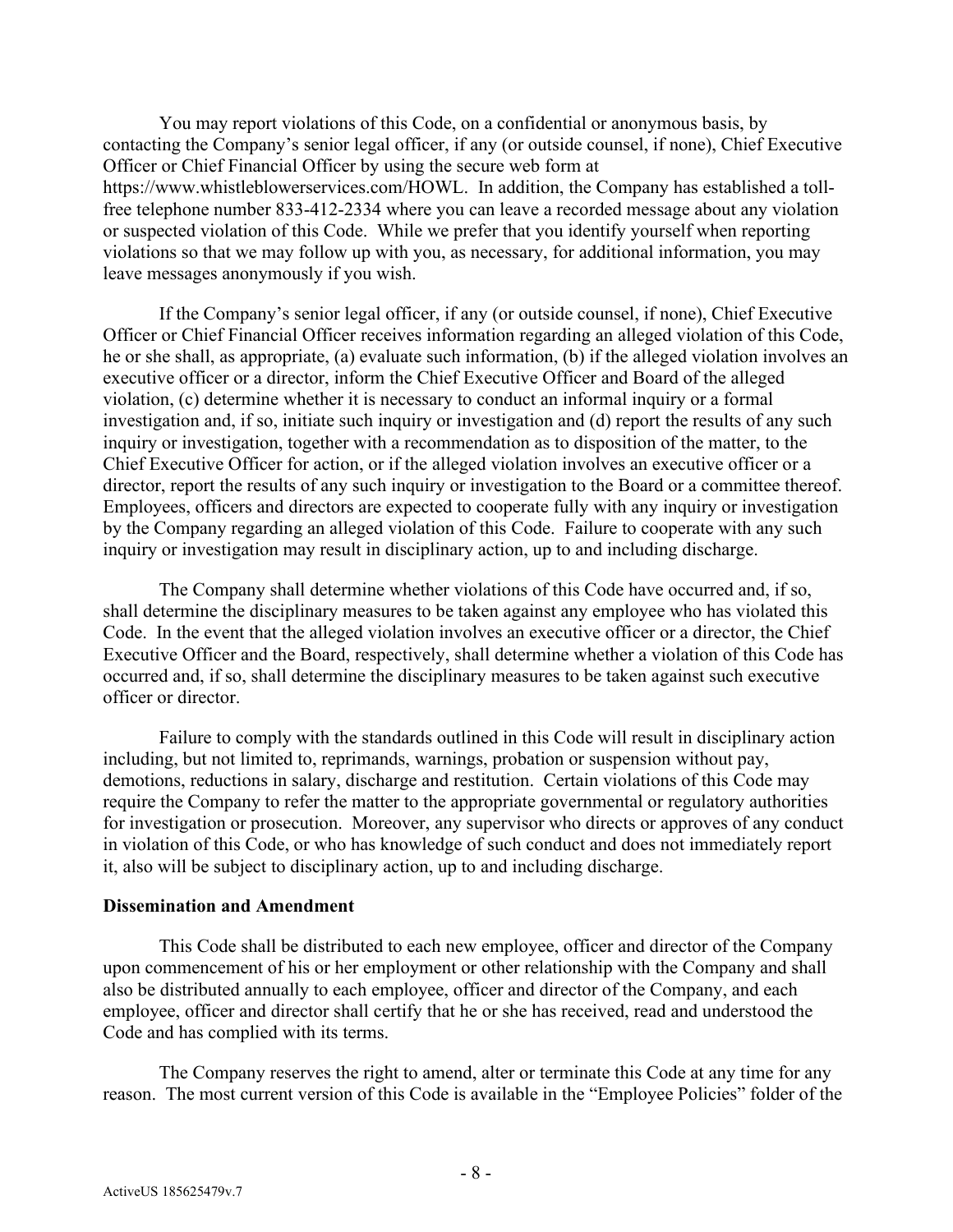Company's internal fileserver or website or upon request from the Company's senior legal officer, if any, Chief Executive Officer, Chief Financial Officer or Chief Operating Officer.

This document is not an employment contract between the Company and any of its employees, officers or directors.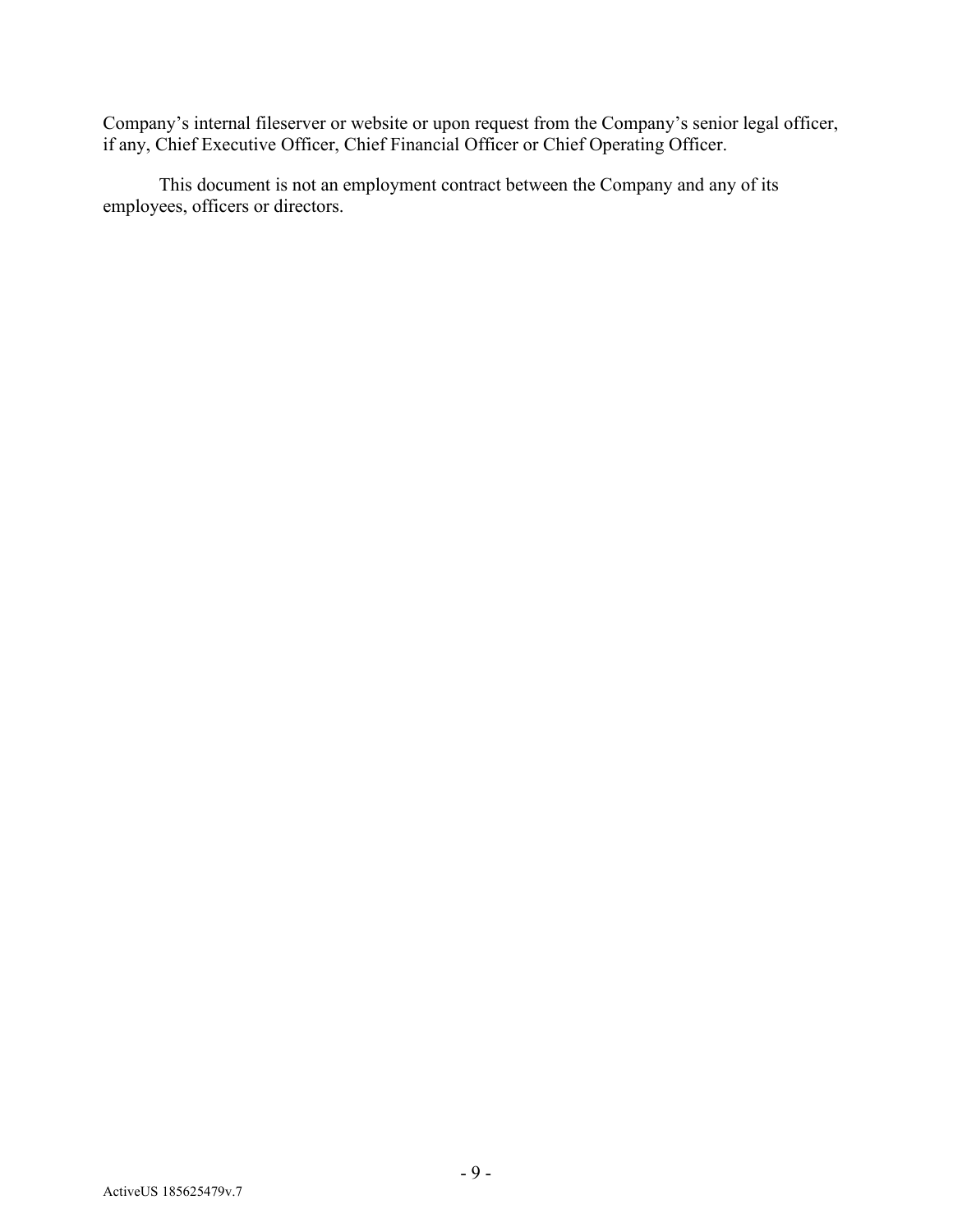# **Certification**

I, \_\_\_\_\_\_\_\_\_\_\_\_\_\_\_\_\_\_\_\_\_\_\_\_\_\_\_\_\_\_ do hereby certify that:

(Print Name Above)

1. I have received and carefully read the Code of Business Conduct and Ethics of Werewolf Therapeutics, Inc.

2. I understand the Code of Business Conduct and Ethics.

3. I have complied and will continue to comply with the terms of the Code of Business Conduct and Ethics.

4. Except as noted below, I do not know or believe that any employee or representative of the Company has engaged or is engaging in Company-related conduct that violates applicable law or the Code of Business Conduct and Ethics.

Exceptions (describe, or state "None"):

Date: \_\_\_\_\_\_\_\_\_\_\_\_\_\_\_\_\_\_\_\_\_\_\_\_\_\_ \_\_\_\_\_\_\_\_\_\_\_\_\_\_\_\_\_\_\_\_\_\_\_\_\_\_\_\_\_\_\_\_\_\_

(Signature)

# **EACH EMPLOYEE, OFFICER AND DIRECTOR IS REQUIRED TO SIGN, DATE AND RETURN THIS CERTIFICATION PROMPTLY. FAILURE TO DO SO MAY RESULT IN DISCIPLINARY ACTION.**

\_\_\_\_\_\_\_\_\_\_\_\_\_\_\_\_\_\_\_\_\_\_\_\_\_\_\_\_\_\_\_\_\_\_\_\_\_\_\_\_\_\_\_\_\_\_\_\_\_\_\_\_\_\_\_\_\_\_\_\_\_\_\_\_\_\_\_\_\_\_\_\_\_\_\_\_\_\_\_